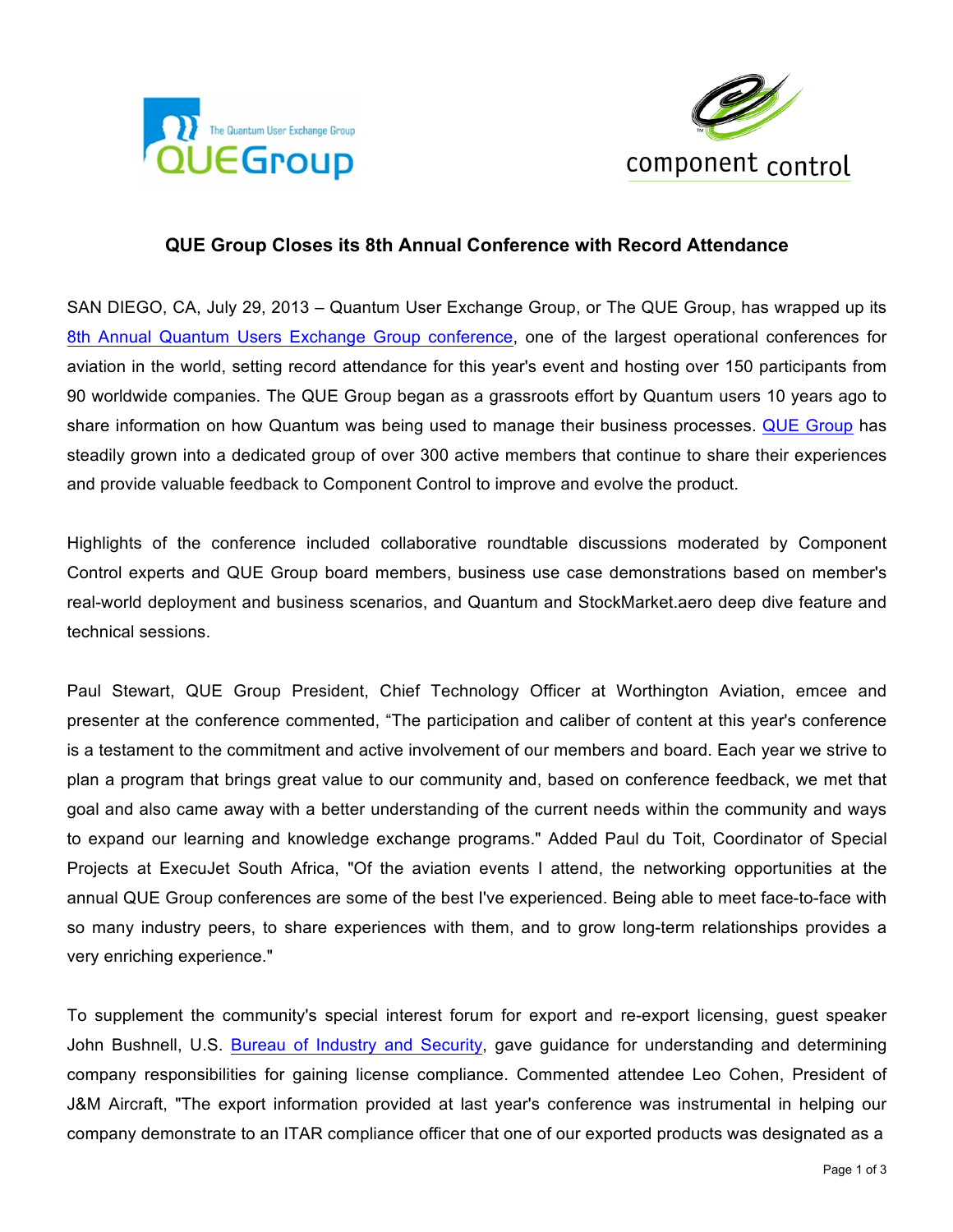commercial item and did not require a military export license. The complexity and evolution of export compliance will continue to be a relevant topic for any aviation company."

At the conference Stewart also presented the community's first Golden Q award to Cameron Price of C&L Aerospace to show appreciation for his leadership activity, time commitment, and valuable forum contributions over the past year. The Golden Q award will continue to be an annual acknowledgment and a show of appreciation for the member providing exceptional contributions that enhance the value of the QUE Group.

The QUE Group conference covered critical business management topics including export compliance, consignment management, cloud computing, EDI integration, shop control, private networks, social media tools and more. Following the conference, QUE Group launched a new website that streamlines the membership process and offers better navigation and knowledge sharing forums for fostering the growth of the member community.

 $Quantum Control<sup>TM</sup>$  is a fully integrated business software solution. Developed specifically for MRO and logistics organizations it promotes best practice and improves business processes with one integrated solution running on one database that can be flexibly deployed as a dedicated in-house system, or be hosted via a third-party cloud. Quantum Control's personalized configuration settings provide individual users with an intuitive interface which improves the bottom line through optimized productivity. As a powerful, affordable and scalable solution, Quantum Control™ extends across the supply chain using its built-in web services fully integrated with www.StockMarket.aero.

 $~\sim$ ENDS $~\sim$ 

## **About QUE Group**

The QUE Group is a user managed, non-profit corporation formed to facilitate networking and information sharing across companies that use Quantum Control™ software. Supported by an online member community and knowledge base, the QUE Group is independent from Component Control and governed by a Board of Directors comprised of elected members of the community. For more information or to become a member visit www.quegroup.org.

## **About Component Control**

Component Control, based in San Diego, Calif., is a leading developer and provider of MRO and Logistics Software solutions for the aviation industry. Its core product, Quantum ControlTM, provides advanced aviation management support to original equipment manufacturers, aftermarket service divisions, component repair and overhaul companies, fixed base operators, aircraft completion centers, airlines, MRO